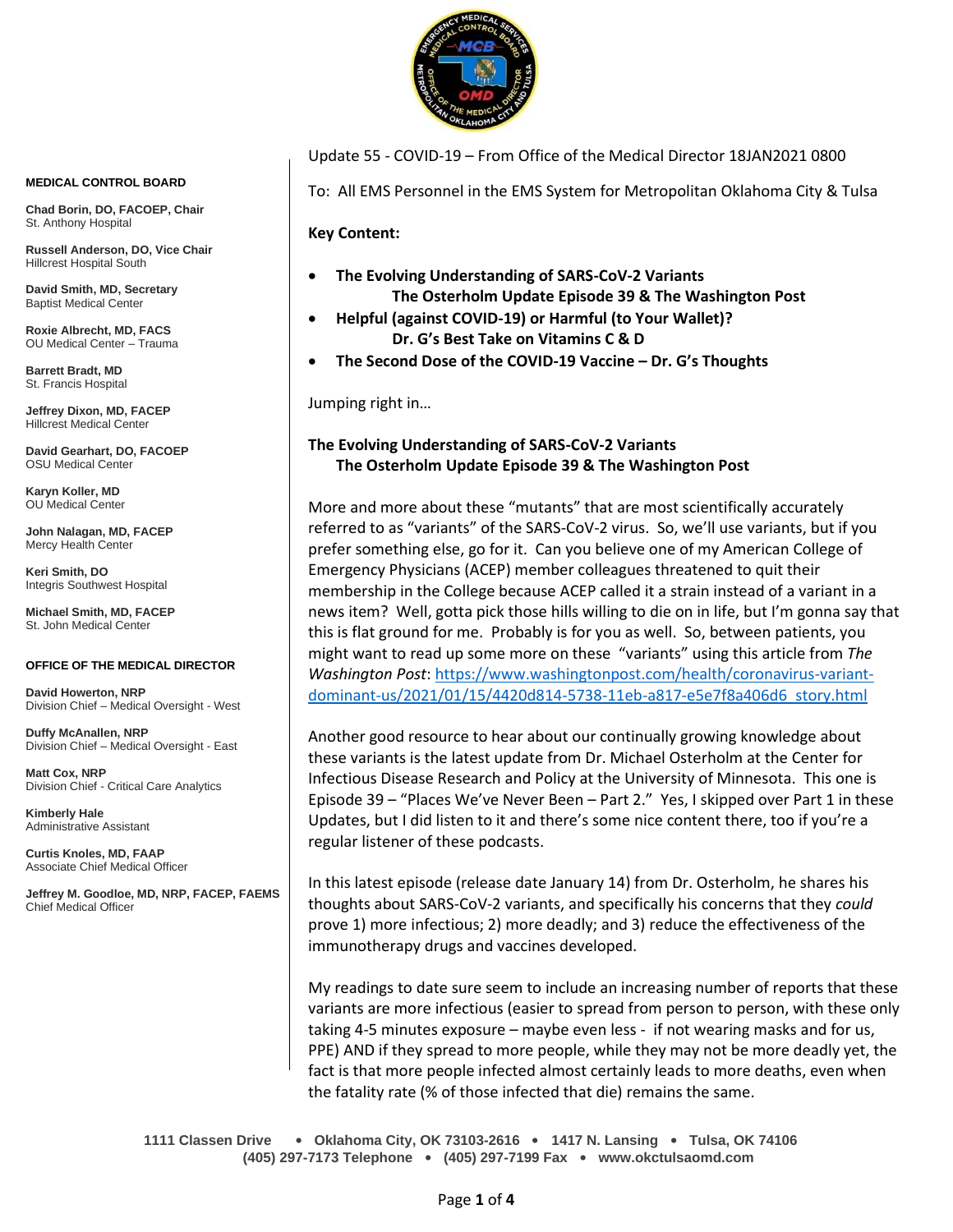The numbers of variants are growing, joining the two initially of concern identified, one in the United Kingdom and one in South Africa. Now there are concerning variants identified in Brazil and Japan, though the Japanese version may well be the Brazil that has traveled there.

Here's the link to Dr. Osterhom's podcast: [https://www.cidrap.umn.edu/covid-19/podcasts-webinars/episode-39.](https://www.cidrap.umn.edu/covid-19/podcasts-webinars/episode-39) It's 58 of the best minutes I spent learning this week. Remember it doesn't all have to be listened to at once. These podcasts can also be found on [Apple Podcasts,](https://podcasts.apple.com/us/podcast/the-osterholm-update-covid-19/id1504360345) [Spotify,](https://open.spotify.com/show/0ymlroFYVlSAnoq0uqECGx) and now on [YouTube](https://www.youtube.com/c/OsterholmUpdateCOVID19) as well.

## **Helpful (against COVID-19) or Harmful (to Your Wallet)? Dr. G's Best Take on Vitamins C & D**

Who hasn't read something about **Vitamin C**? This is a frequent article topic in health and fitness magazines. It is widely available either as a single supplement, part of an endless array of multivitamin/multimineral formulations on store shelves and online sites, and/or even an additive in foods. Check the grocery store the next time you are briefly there, masked of course, and you'll see a number of juices and foods that are tagged with "Vitamin C added" on their packaging. Must be good for us. Well, it is to an extent.

One good thing about Vitamin C is that it does help our immunity. Does it help it so much that it can prevent COVID-19? Not likely and there is no evidence of such benefit to date. However, what I really like about Vitamin C from a lack of toxicity standpoint is that it is water-soluble, meaning that if you take in too much of it, you'll just pee out the excess. Vitamin C is the most likely cause of your highlighter yellow pee when that happens. So, although our bodies do a good job of protecting us from too much of it, that also means we should keep Vitamin C supplementation in check, otherwise we're just literally flushing our money down the drain!

Here's a nice, quick summary about Vitamin C from the National Institutes for Health (NIH) at: <https://www.covid19treatmentguidelines.nih.gov/adjunctive-therapy/vitamin-c/>

*Men's Health* magazine ran a "one pager" graphic in its December 2020 issue that I found a helpful read as well. Its key takeaway was its sub-headline of "COVID-19 has spiked the sales of vitamin C products. The nutrient does have some powerful health benefits – it's just that preventing colds and the flu (let alone COVID) isn't one of them."

What about Vitamin D? The answer right now is really more of a we don't have a definitive answer... yet. But as you'll read in this article from *The Washington Post* there are dozens of active trials happening in the US to help answer whether Vitamin D supplements, and what form(s) of Vitamin D, are helpful in preventing COVID-19 or lessening its severity.

An important distinguisher from Vitamin C, is that Vitamin D is not a water-soluble vitamin. It's fat-soluble, meaning that excess amounts of it attach to fat and hang on it. This is key that we understand which vitamins act like this so we don't overdo it on supplements we choose to take. The fat-soluble vitamins of note are: A, D, E, and K. The best way to avoid toxic levels of fat-soluble vitamins, and the clinical term for that condition is called vitaminosis or some might say hypervitaminosis, is to eat a well-balanced diet (yes, I know that's a huge challenge when working a career in EMS!) and if choosing to take a nutritional supplement, limiting it to a single multivitamin/multimineral choice and only per the manufacturer instructions in dosing. As long as you are NOT suffering chronic liver or kidney disease, that should get you a safe amount of vitamins and minerals daily in addition to your thoughtful choices in foods and liquids.

Here's the Vitamin D article I mentioned: [https://www.washingtonpost.com/lifestyle/wellness/vitamin-d-treatment](https://www.washingtonpost.com/lifestyle/wellness/vitamin-d-treatment-immune-covid/2021/01/08/ca92a87e-4f99-11eb-b96e-0e54447b23a1_story.html)[immune-covid/2021/01/08/ca92a87e-4f99-11eb-b96e-0e54447b23a1\\_story.html](https://www.washingtonpost.com/lifestyle/wellness/vitamin-d-treatment-immune-covid/2021/01/08/ca92a87e-4f99-11eb-b96e-0e54447b23a1_story.html)

Bottom line: vitamins C & D in the amounts you need are likely already in your diet and no reason to spend those hardearned dollars on them in any attempt to protect yourself from COVID-19.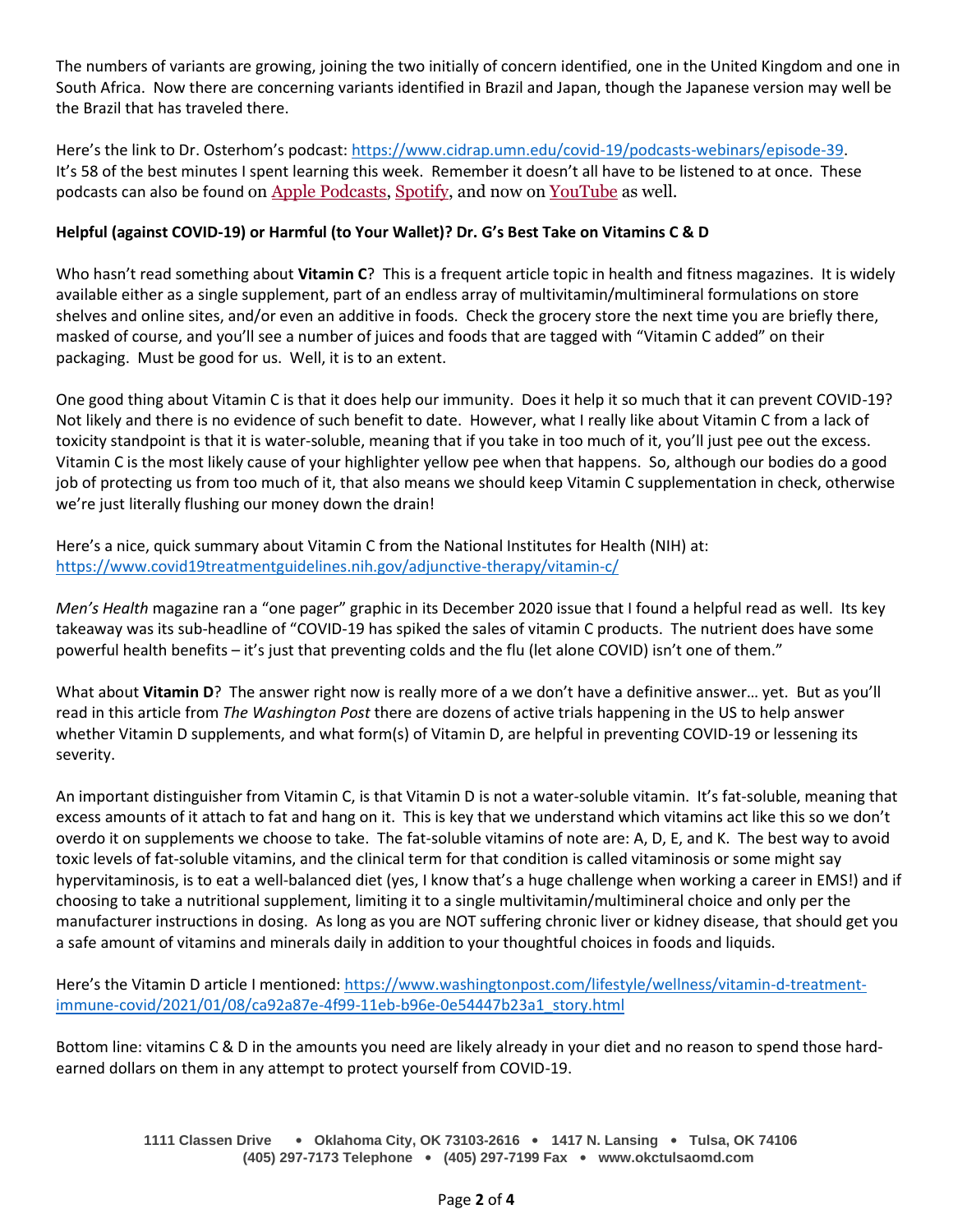More supplement review to follow. I've got zinc and quercetin on the list next. Feel free to send me requests for specific supplements of your interest and I'll do my best to put them through the "science-o-meter" and share the results I think accurate and helpful.

## The Second Dose of the COVID-19 Vaccine - Dr. G's Thoughts

Second dose gladly received with photo proof! I'm sending my huge thanks to the Tulsa Health Department's great team of clinicians and administrators. Both vaccinations were painless and super smooth logistically as well.



I hope you can already say the same in being "double dosed" or are quickly on the way to that point. For those of you awaiting your second dose, I'll share that this time around I noticed mild deltoid soreness (2/10 let's say) the late evening and early next morning. A brief chill that quickly went and stayed away, too. And that was it. I was actually quite happy to have any symptoms because to me it validated my immune system was up and running and something was changing since that first vaccine dose. It doesn't mean that absence of symptoms means you aren't getting the benefit of the vaccine, but most folks will experience mild and transient symptoms like these after the second dose of the COVID-19 vaccine.

Please, please be sure to get the second dose. One dose alone only gives you an average of 50% protection against severe COVID-19 whereas the full 2-vaccine regimen is what gives you a significant boost to the 95% protection against severe COVID-19 as validated in the research trials that formed the basis of Emergency Use Authorization (EUA) by the Food and Drug Administration for both the Pfizer/BioNTech and Moderna COVID-19 vaccines.

And there's emerging good news about the vaccines. We just won't know how long the benefits of vaccination will last until more time occurs as researchers continue to study the folks that got the earliest vaccines and their subsequent health – whether they got COVID-19 and when they did and how severe it was. Obviously, we are all hoping for lasting immunity and protection against any COVID-19, especially against severe, life-threatening symptoms.